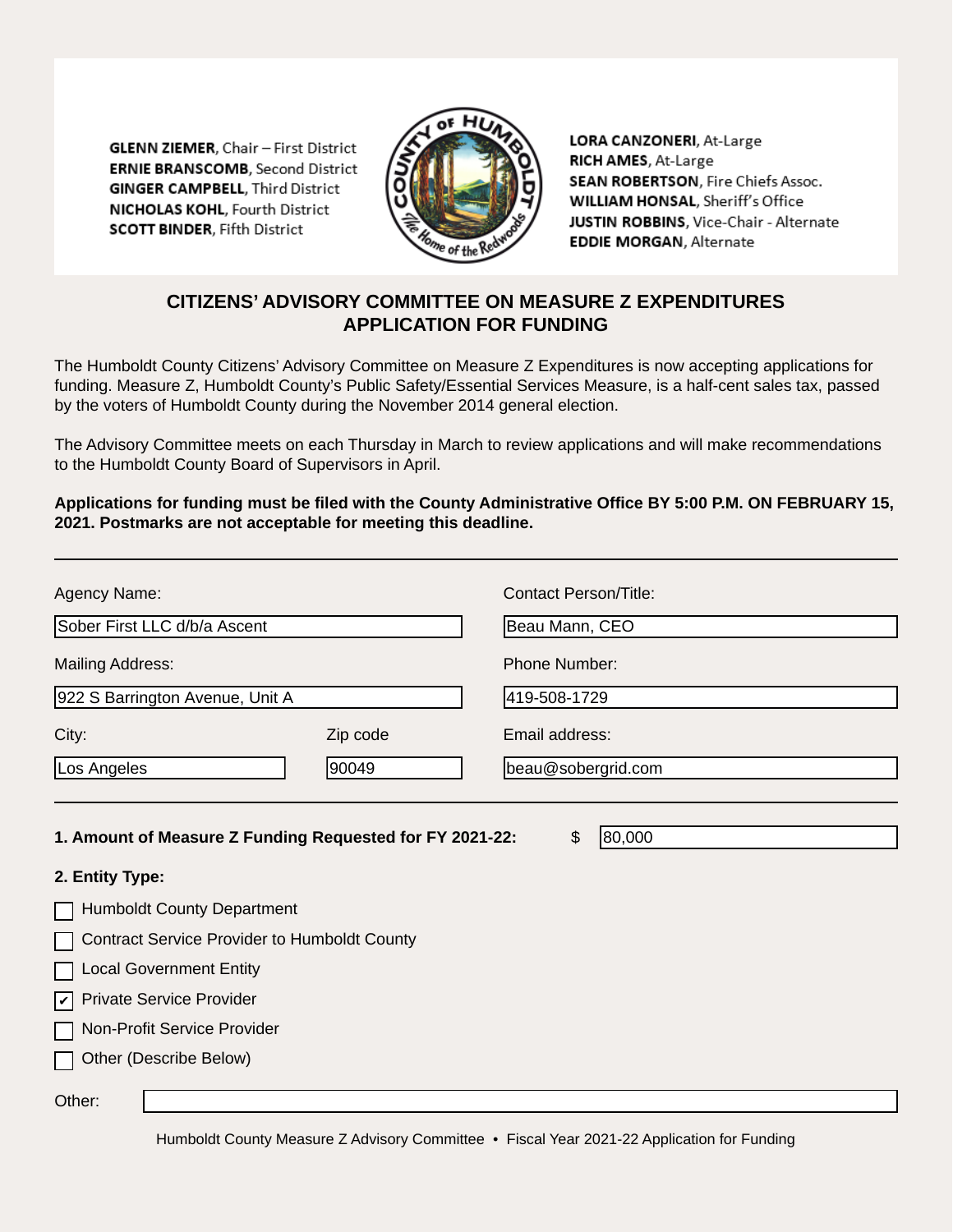## **3. Describe how the scope of your proposal fits the intent of Measure Z. Specifically, how will it maintain and improve public safety and essential services, as described on the previous page? (750 character limit)**

Ascent is a national behavioral health organization, providing evidence-based addiction recovery peer coaching services that offer personalized support 24 hours per day, 7 days per week, paired with the convenience of a mobile app, so that members can access the right support at the right time. Ascent clients are enrolled in our innovative, clinically-tested recovery community that offers expansive resources for MAT, allows members to interface with one another, provides a network of peer support, and allows the coaching team to have real-time access to clients at-risk. Ascent is used by individuals with substance use disorder (SUD) or opioid use disorder (OUD), addiction treatment centers, drug courts, and other recovery organizations.

## **4. Please provide a brief description of the proposal for which you are seeking funding. (1500 character limit)**

Ascent is proposing to provide 24/7 support access to peer recovery coaching for the Humboldt County population facing SUD or OUD. This support will be provided through individual user licenses to access the Sober Grid network, beginning with a package of 100 peer coaching licenses to issue at the initial implementation of this program, and another 100 licenses issued quarterly, up to 400 total licenses, as dictated by demand.

Ascent will provide the following services to address this community need: digitally enhanced peer support; connection to a Peer Coach; Appropriate Staffing of the following positions: Certified Peer Coaches, Peer Coach Supervisor, Assistance; and 24/7/365 on-call coach availability. In addition to the access to peer recovery coaches, individual users will also provide access to the Sober Grid mobile app and a global sober community of 200,000+, all at no charge to the client.

Ascent's program delivery is designed to meet the needs of all individuals, regardless of race, ethnicity, gender identity, and sexual orientation. Demographic data for individual users will be collected upon enrollment, which assists in the assigning of Peer Coaches, as a coach is intended to match the lived experiences of the individual user to all extents possible.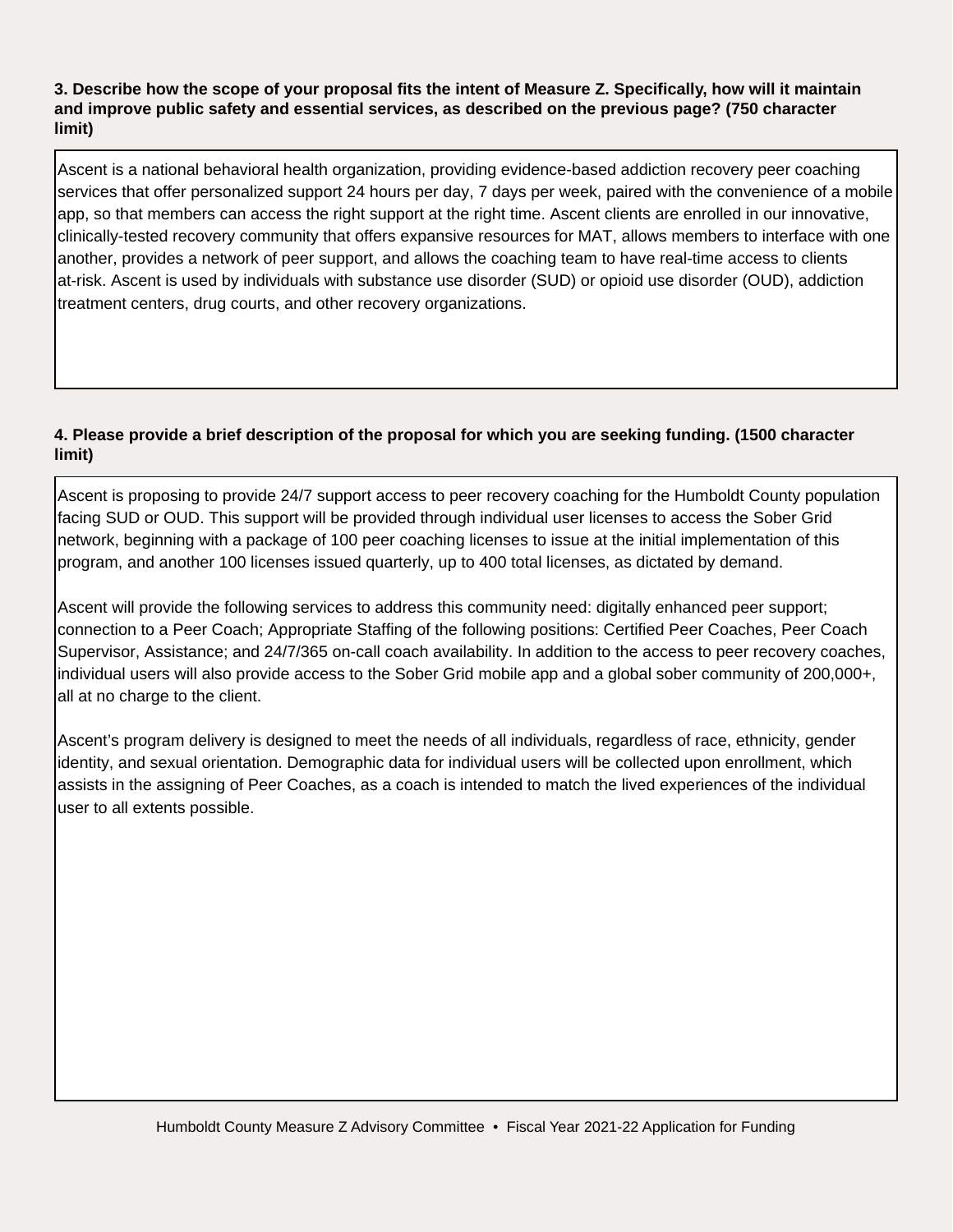#### **5. How have you developed a plan for sustainability, including diversification of funding sources, for your proposal to carry on without reliance on future Measure Z funds? (750 character limit)**

Measure Z funds will be used to establish this program in Humboldt County for Year 1, and subsequent annual funding will be requested by Ascent through federal agencies, such as SAMHSA, in the event that state resources

# **6. If this request is for the continuation or expansion of an existing program/service, what is the current source of funding for that program/service? (500 character limit)** are no longer available.<br>
S. If this request is for the continuation or expansion of an existing program/service, what is the current<br>
source of funding for that program/service? (500 character limit)<br>
Typical funding for

agency providers who cover the cost of the licenses for the targeted populations under their care.

## **7. If you are awarded Measure Z funds, how do you plan to leverage these funds to secure additional grants, contributions or community support? (500 character limit)**

Support from Humboldt County allows Ascent to further show efficacy of our recovery platform, which in turn, creates additional partnership opportunities with other municipalities and contract partners.

Humboldt County Measure Z Advisory Committee • Fiscal Year 2021-22 Application for Funding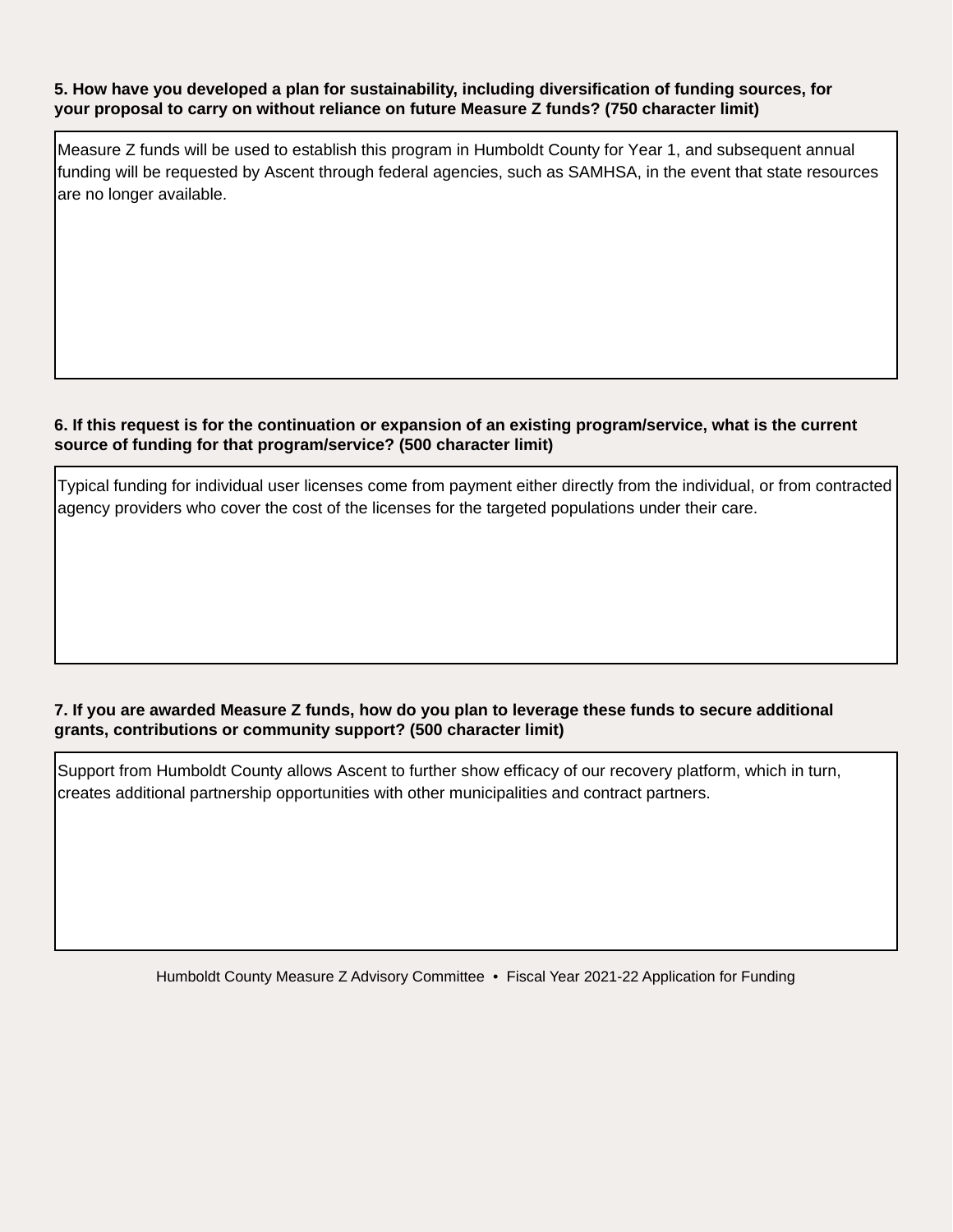**8. Will the proposal require new or expanded activity on the part of another entity to be fully functional and effective? If so, name the entity and describe what participation would look like. (750 character limit)**

No.

## **9. Are there recurring expenses associated with this application, such as personnel costs?**

**A** No ∧ Yes

If Yes, detail those expenses here: (500 character limit)

#### **REQUIRED ATTACHMENTS - Be sure to include the following with your application**

**Prior Year Results:** If your request is a continuation of a program funded with Measure Z in prior fiscal years, please provide the results of implementation. (one page maximum)

**Program Budget:** Please utilize the template provided on the following pages. This will need to be updated if your agency is approved for funding.

**I declare under penalty of perjury under the laws of the State of California that the above statements and all attachments are true and correct.**

**Date:**  $|02/15/2021|$  **Signature:** 

Beau Mann

## **SUBMIT YOUR COMPLETE APPLICATION TO:**

**Humboldt County Citizens' Advisory Committee on Measure Z Expenditures** 

c/o County Administrative Office \* 825 Fifth Street, Suite 112 \* Eureka, CA 95501-1153 \* cao@co.humboldt.ca.us

Humboldt County Measure Z Advisory Committee • Fiscal Year 2021-22 Application for Funding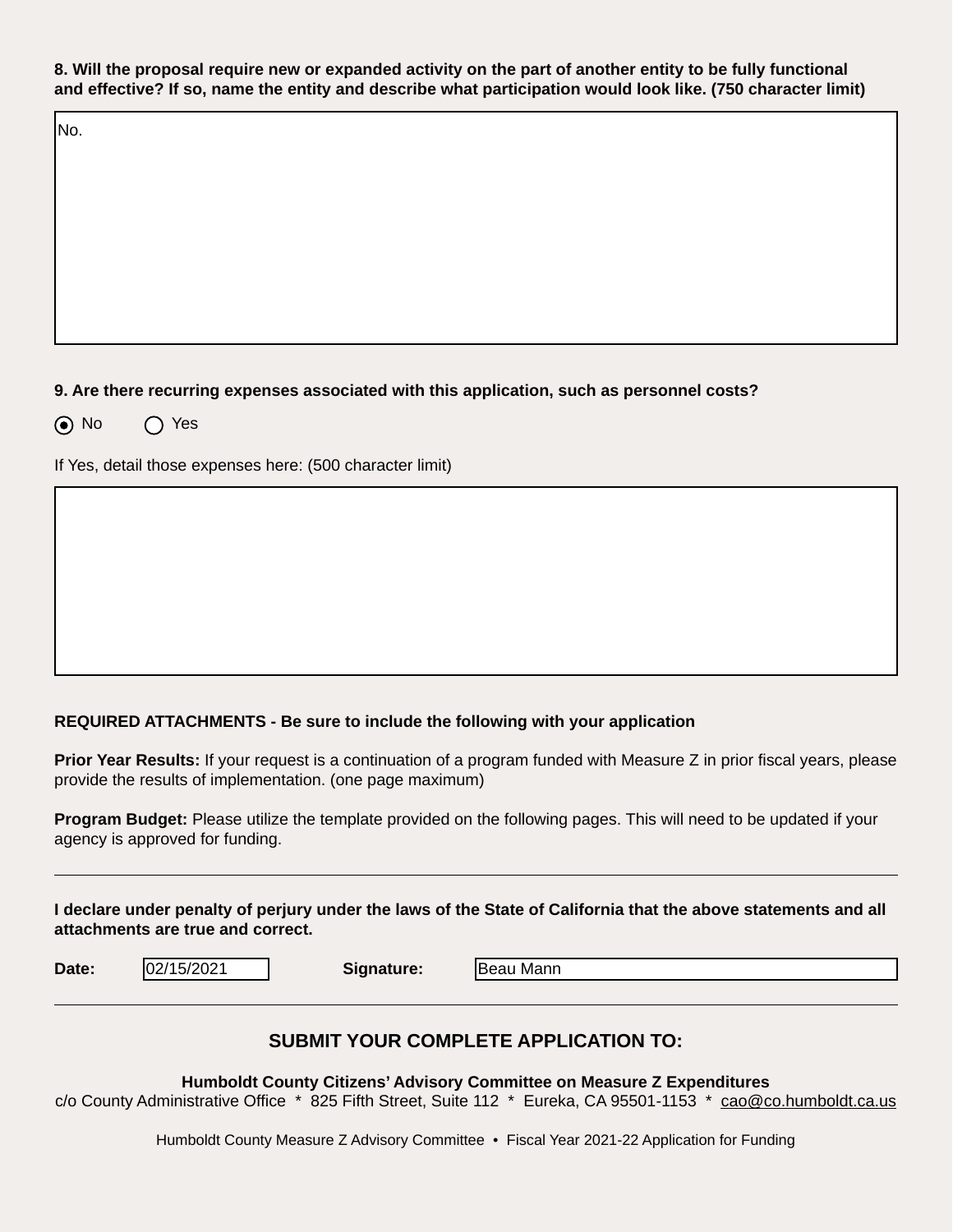#### ATTACHMENT II - EXHIBIT E

#### Budget

## Agency Name: Sober First, LLC d/b/a Ascent

**Invoice Date: Invoice # MZ-**2/15/2021

**Invoice Period:** 2021-2022 Budget

#### **Descriptions Amounts Approved Budget Remaining Balance**

| A. Personnel Costs                                                              |                               |             |      |             |
|---------------------------------------------------------------------------------|-------------------------------|-------------|------|-------------|
| Title:<br>Salarv and Benefits                                                   |                               |             |      |             |
| Calculation:                                                                    |                               |             |      | 0.00        |
| Duties Description: Stipend for volunteers 4 @ \$65/week                        |                               |             |      |             |
| Title:                                                                          |                               |             |      |             |
| Salary and Benetits<br>Calculation:                                             |                               |             |      | $\mathbf 0$ |
|                                                                                 |                               |             |      |             |
| Duties Description:                                                             |                               |             |      |             |
| Title:<br>Salary and Benetits                                                   |                               |             |      |             |
| Calculation:                                                                    |                               |             |      | $\mathbf 0$ |
|                                                                                 |                               |             |      |             |
| Duties Description:                                                             |                               |             |      |             |
| Title:<br>Salary and Benetits                                                   |                               |             |      |             |
| Calculation:                                                                    |                               |             |      | $\mathbf 0$ |
|                                                                                 |                               |             |      |             |
| <b>Duties Description:</b>                                                      |                               |             |      |             |
|                                                                                 | <b>Total Personnel:</b>       | 0.00        | 0.00 | 0.00        |
| B. Operational Costs (Rent, Utilities, Phones, etc.)                            |                               |             |      |             |
| Title: Peer Coaching Licenses                                                   |                               | \$80,000.00 |      |             |
|                                                                                 |                               |             |      |             |
| Description: 400 user licenses x \$200 per license                              |                               |             |      |             |
| Title:                                                                          |                               |             |      |             |
|                                                                                 |                               |             |      |             |
| Description:                                                                    |                               |             |      |             |
|                                                                                 |                               |             |      |             |
| Title:                                                                          |                               |             |      |             |
|                                                                                 |                               |             |      |             |
| Description:                                                                    |                               |             |      |             |
| Title:                                                                          |                               |             |      |             |
|                                                                                 |                               |             |      |             |
| Description:                                                                    |                               |             |      |             |
|                                                                                 | <b>Total Operating Costs:</b> | \$80,000.00 | 0    |             |
|                                                                                 |                               |             |      |             |
| Title:                                                                          |                               |             |      |             |
|                                                                                 |                               |             |      |             |
| Description:                                                                    |                               |             |      |             |
| C. Consumables/Supplies (Supplies and Consumables should be separate)<br>Title: |                               |             |      | 0           |

Title: Description: